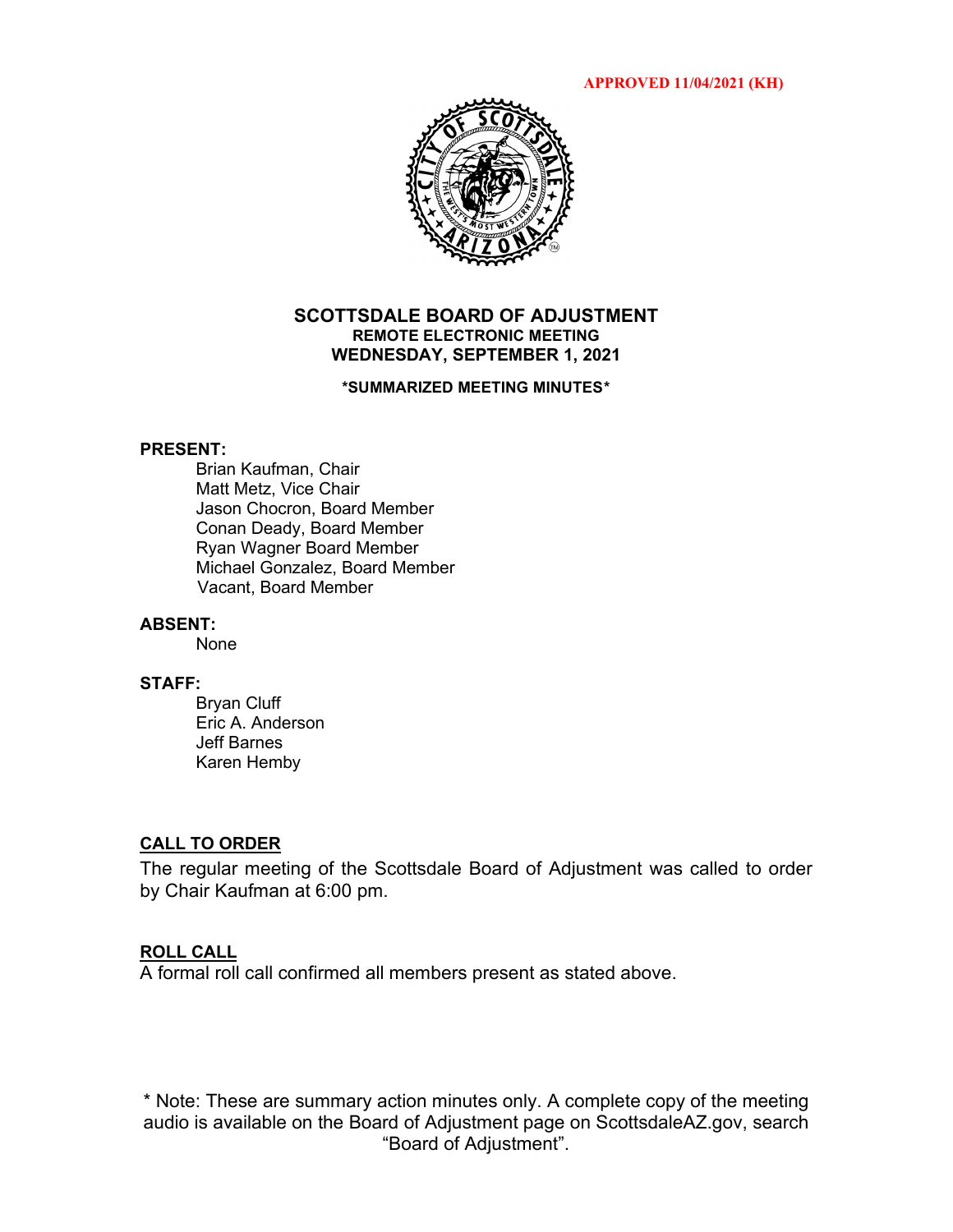# **ADMINISTRATIVE REPORT**

1. Identify supplemental information, if any, related to the September 1, 2021 Board of Adjustment agenda items, and other correspondence.

# **IT WAS ANNOUNCED THAT TIM STRATTON RESIGNED IN AUGUST.**

## **APPROVAL OF MINUTES**

2. Review and possible approval of July 7, 2021 Board of Adjustment Regular Meeting Minutes.

**VICE CHAIR METZ MADE A MOTION TO APPROVE THE JULY 7, 2021 BOARD OF ADJUSTMENT MEETING MINUTES, 2ND BY BOARD MEMBER CHOCRON. THE MOTION CARRIED UNANIMOUSLY IN FAVOR BY CHAIR KAUFMAN, VICE CHAIR METZ, BOARD MEMBER GONZALEZ, BOARD MEMBER CHOCRON, BOARD MEMBER WAGNER AND BOARD MEMBER DEADY WITH AN AYE VOTE OF SIX (6) TO ZERO (0).** 

# **REGULAR AGENDA**

3. [6-BA-2021 \(Scottsdale Recovery Center -](https://eservices.scottsdaleaz.gov/planning/projectsummary/ba_reports/BA_6_BA_2021.pdf) Appeal)

**The applicant is requesting a continuance to the November 3, 2021 meeting.** (Scottsdale Recovery Center - Appeal) Request for an appeal of the Zoning Administrator's written decision dated June 23, 2021, that the proposed sober living use of the property would constitute a Care Home, which is not permitted under the Medium Density Residential (R-3) zoning at the property located at 7910 and 7920 E. Wilshire Drive.

**BOARD MEMBER CHOCRON MADE A MOTION TO CONTINUE CASE 6-BA-2021 TO THE NOVEMBER 3, 2021 MEETING, 2ND BY VICE CHAIR METZ. THE MOTION CARRIED UNANIMOUSLY IN FAVOR BY CHAIR KAUFMAN, VICE CHAIR METZ, BOARD MEMBER GONZALEZ, BOARD MEMBER CHOCRON, BOARD MEMBER WAGNER AND BOARD MEMBER DEADY WITH AN AYE VOTE OF SIX (6) TO ZERO (0).** 

\* Note: These are summary action minutes only. A complete copy of the meeting audio is available on the Board of Adjustment page on ScottsdaleAZ.gov, search "Board of Adjustment".